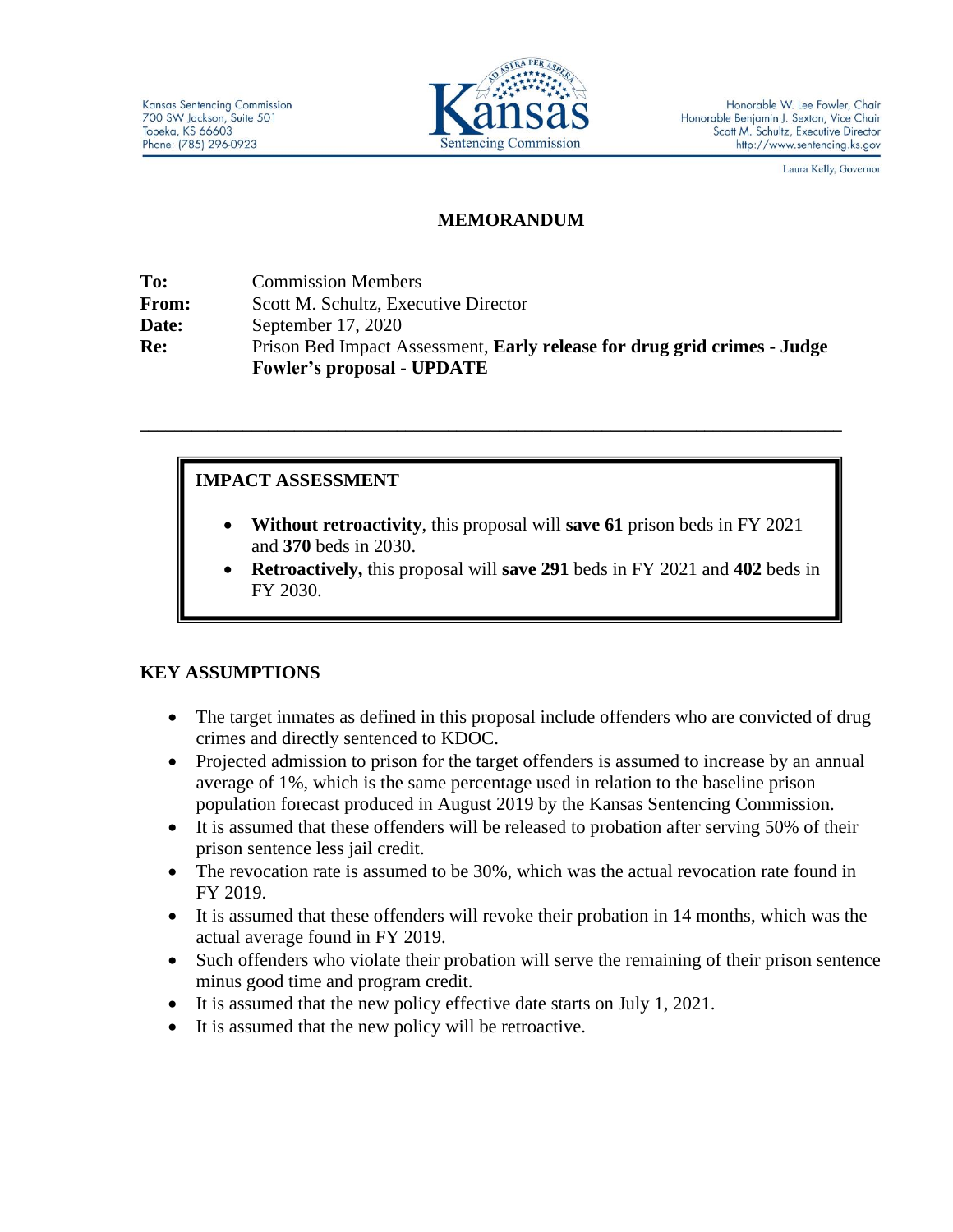#### **FINDINGS**

- In FY 2019, there were **538 drug offenders** directly sentenced to KDOC. The severity levels and the average length of prison sentence were:
	- $\circ$  24 D1 103 months,
	- $\Omega$  85 D<sub>2</sub> 80 months,
	- $\circ$  123 D3 59 months,
	- $\circ$  70 D4 31 months, and
	- $\degree$  236 D5 27 months.
- In FY 2019, there were **1,161 drug offenders** incarcerated in KDOC. Their severity levels and average sentences remaining to serve were:
	- $\circ$  160 D1 65 months,
	- $\circ$  266 D2 50 months,
	- $\circ$  352 D3 28 months.
	- $\circ$  102 D4 15 months, and
	- $\circ$  281 D5 20 months
- The revocation rate for probation offenders was found to be 30% in FY 2019.
- In FY 2019, most of probation offenders revoke their probation in 6 months and were ordered to serve their prison sentences. The average revocation period was found in 14 months.

#### **IMPACT ASSESSMENT**

- **Without retroactivity**, this proposal will save **61** prison beds in FY 2021 and **370** beds in 2030.
- **Retroactively,** this proposal will save **291** beds in FY 2021 and **402** beds in FY 2030.

| <b>Fiscal</b><br>Year | <b>Current</b><br><b>Policy</b><br><b>Unchanged</b><br><b>Beds Needed</b> | <b>Serve 50%</b><br>of Sentence<br><b>Beds Needed</b> | <b>Beds Saved</b> | <b>30% Revocation</b><br>in 14 Months<br><b>Beds Needed</b> | <b>Total Beds</b><br><b>Saved</b> |
|-----------------------|---------------------------------------------------------------------------|-------------------------------------------------------|-------------------|-------------------------------------------------------------|-----------------------------------|
| 2021                  | 543                                                                       | 482                                                   | 61                | 0                                                           | 61                                |
| 2022                  | 871                                                                       | 727                                                   | 144               | 120                                                         | 24                                |
| 2023                  | 1115                                                                      | 844                                                   | 271               | 187                                                         | 84                                |
| 2024                  | 1281                                                                      | 869                                                   | 412               | 214                                                         | 198                               |
| 2025                  | 1401                                                                      | 874                                                   | 527               | 215                                                         | 312                               |
| 2026                  | 1438                                                                      | 893                                                   | 545               | 219                                                         | 326                               |
| 2027                  | 1455                                                                      | 893                                                   | 562               | 222                                                         | 340                               |
| 2027                  | 1480                                                                      | 912                                                   | 568               | 220                                                         | 348                               |
| 2029                  | 1500                                                                      | 923                                                   | 577               | 228                                                         | 349                               |
| 2030                  | 1520                                                                      | 927                                                   | 593               | 223                                                         | 370                               |

**Prison Bed Space Impact Assessment without Retroactivity**